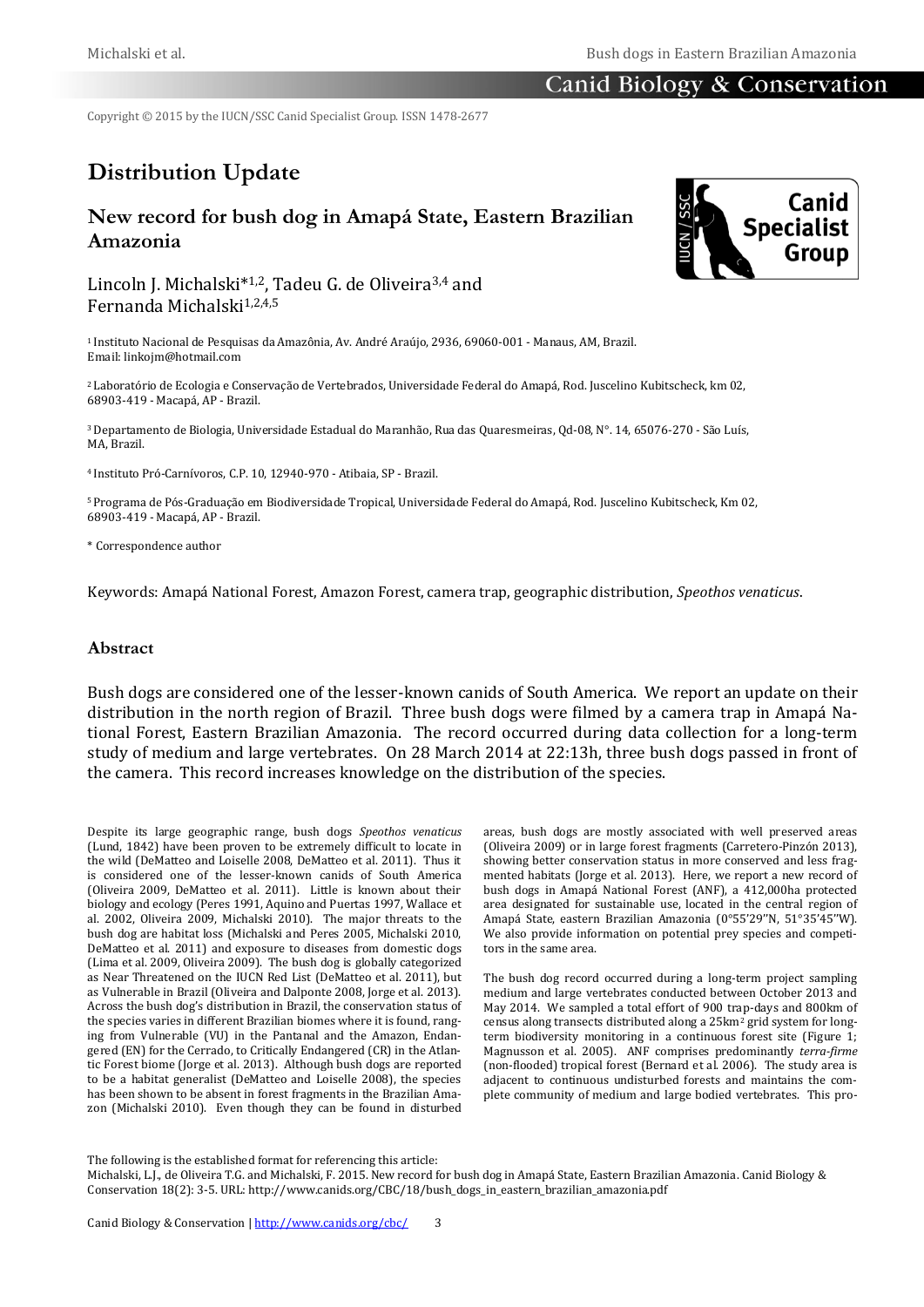tected area experiences low levels of anthropogenic perturbations (e.g. subsistence hunting), in part because only eight families live on the reserve border, and the nearest city is located 46km away by river (Norris and Michalski 2013).

On 28 March 2014 at 2213hr a camera trap (Bushnell Trophy Cam, 8MP, Overland Park, Kansas, USA) filmed three adult bush dogs in a 40s video (Video 1). Although camera traps may not be an effective method for recording species with low population densities (DeMatteo et al. 2011), our sampling design of a uniform grid of 30 points in an area of 25km<sup>2</sup> (Magnusson et al. 2005) allowed us to maximize our survey of the area. The camera (00°97'N 51°65'W) was 1,250m distant from one of the main rivers of the region (Araguarí River) (Figure 1). Bush dogs occur generally near water courses (Strahl et al. 1992, Oliveira 2009), having been recorded in lowland (below 1,500m) forested habitats including primary and gallery forest (Defler 1986), semi-deciduous forest, and seasonally flooded forest (Aquino and Puertas 1997). The species is thought as being predominantly diurnal (Zuercher et al. 2004), but with activity also recorded at night (Lima et al. 2012). During our study, bush dog potential prey species (Oliveira 2009, Wallace et al. 2002) were registered in the area, including armadillos *Dasypus* spp., spotted paca *Cuniculus paca*, red-rumped agouti *Dasyprocta leporina*, red accouchi *Myoprocta acouchy* and Amazonian brown brocket deer *Mazama nemorivaga*. Although other canid species were not recorded, potential carnivore competitors such as ocelots *Leopardus pardalis*, margays *Leopardus wiedii*, jaguarondis *Puma yagouaroundi*, and tayras *Eira barbara* were also recorded in the study area.

Bush dogs have been previously recorded for Amapá State (DeMatteo and Loiselle 2008, Oliveira 2009, Silva et al. 2013) but not recorded by any study in the Amapá National Forest (Bernard et al. 2006). However, only one location is associated with geographic coordinates (same point used by both DeMatteo and Loiselle 2008, Oliveira 2009) (Figure 1), and is a museum record collected in 1932 around the Jari River, in the border between Pará and Amapá States.



Figure 1. Location of the study region in Amapá National Forest (ANF), Amapá State, eastern Brazilian Amazonia. The green circle indicates the record of bush dogs in our study, while the blue indicates the previous bush dog record from 1932 in Amapá State.

In contrast to many areas across their range, Amapá retains a high proportion of protected areas. Currently ANF experiences low levels of anthropogenic disturbance and little exposure to diseases from domestic dogs. Therefore, it is expected that bush dogs continue to find favourable conditions there. ANF is also surrounded by an extensive area of continuous forest (protected areas continue across the State and into neighbouring French Guiana) that should ensure the long-term survival of a population. Thus, with its low level of forest loss and degradation (INPE 2013) and low human density in most of the state of Amapá (IBGE 2010), this portion of Amazonia may be a stronghold for this rare and elusive canid species.



Video 1. Three bush dogs filmed in a camera trap in Amapá National Forest, Amapá State, Brazil. [\[view video\]](http://www.canids.org/resources/video/Michalski_Amazon_bush_dogs.AVI)

To our knowledge, our record is the first camera trap recording of bush dogs within the state of Amapá. This record is important because bush dogs are difficult to detect due to their low population density and thus little information on the species' distribution exists in Eastern Brazilian Amazonia (Jorge et al. 2013). This is also the second location associated with geographic coordinates for the state of Amapá, approximately 230km distant from the historic record used by both DeMatteo and Loiselle (2008) and Oliveira (2009). Thus, our new record increases knowledge on the distribution of the species in Amazonia, and provides key information for modelling approaches that can be used for conservation initiatives.

## **Acknowledgements**

This research was partially supported by a research grant from CNPq (process 477629/2011-3). The Instituto Chico Mendes de Conservação da Biodiversidade (ICMBio) and the Federal University of Amapá (UNIFAP) provided logistical support. We thank IBAMA for authorization to conduct research in FLONA (IBAMA/SISBIO permit 40355-1). LJM received a MSc scholarship from FAPEAM (process 019.549-9 A). We thank the long-term biodiversity monitoring Program (PPBIO) for providing the grid system used during field activities. We thank Érico Emed Kauano and Sueli Gomes Pontes dos Santos for assistance for logistics during the field campaigns. We are deeply indebted to Cremilson Alves Marques for all his dedication, commitment and assistance during the fieldwork.

#### **References**

Aquino, R. and Puertas, P. 1997. Observations of *Speothos venaticus*  (Canidae: Carnivora) in its natural habitat in Peruvian Amazonia. *Zeitschrift fur Saugetierkunde* 62:117-118.

Bernard, E. (Coordenador), Martins, A.C.M., Funi, C., Lima, J.D., Coltro, L.A., Silva, C.R., Gama, C.S., Vieira, I.M., Tostes, L.C.L., Pereira, L.A., Gedoz, A.A., Oller, D.C. and Almeida, P.G. 2006. *Inventários biológicos rápidos da Floresta Nacional do Amapá, Expedição I - Igarapé do Braço; Expedição II - Rio Santo Antônio: Síntese do Conhecimento.*  IBAMA/IEPA/CI-Brasil. Macapá: AP.

Carretero-Pinzón, X. 2013. Bush dog sighting in a large forest fragment in the Colombian Llanos. *Canid Biology & Conservation* 16:16-17.

Defler, T.R. 1986. A bush dog (*Speothos venaticus*) pack in the Eastern llanos of Colombia. *Journal of Mammalogy* 67:421-422.

DeMatteo, K.E. and Loiselle, B.A. 2008. New data on the status and distribution of the bush dog (*Speothos venaticus*): evaluating its quali